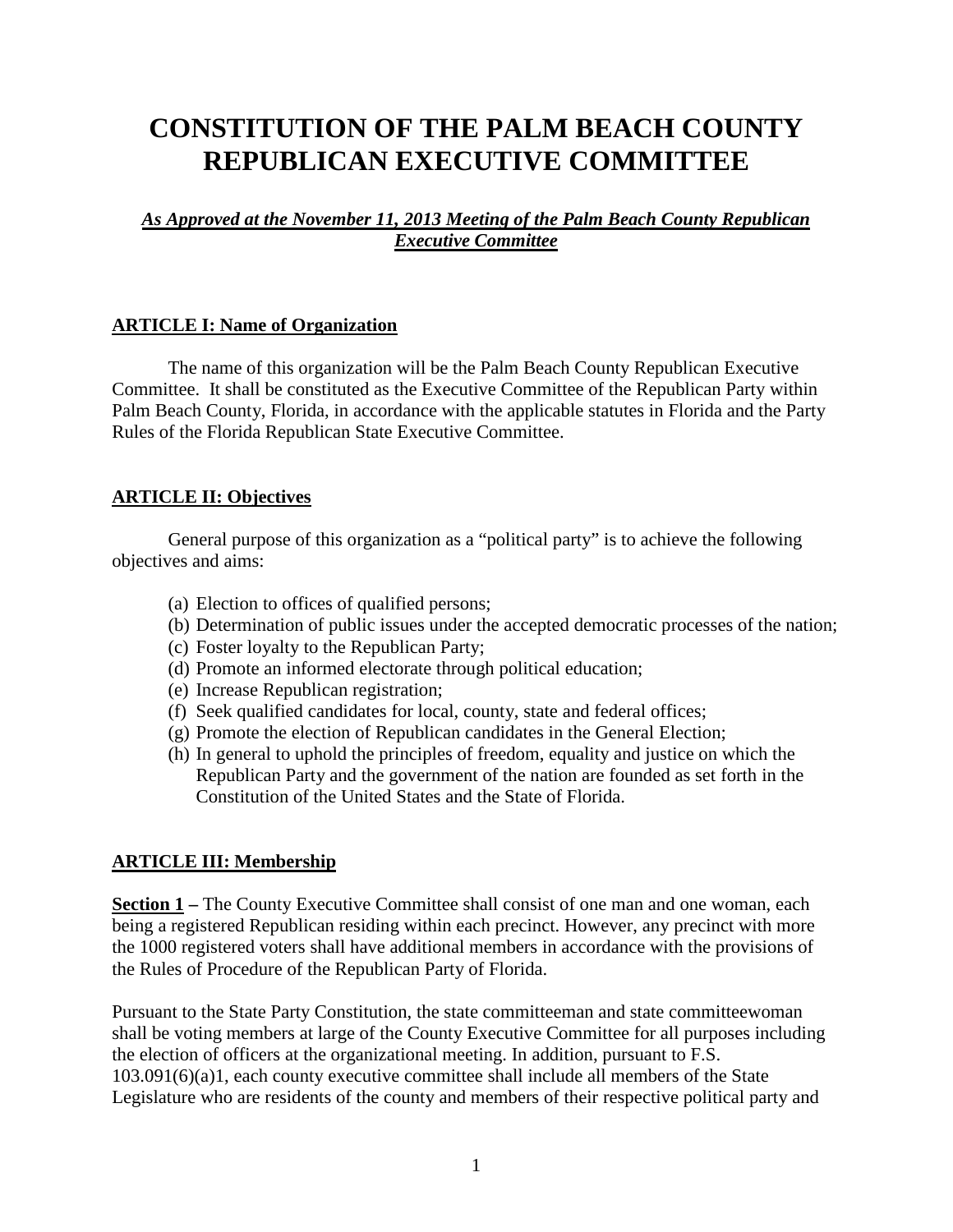who shall be known as at-large committeemen and committeewomen. Each member of the committee shall be entitled to one (1) vote.

**Section 2 – Vacancies –** In the event no county committeeman or committeewoman is elected or a vacancy occurs for any other cause in the County Executive Committee, the vacancy shall be filled by a majority vote of those present at a regular meeting of the executive committee at which due notice of the meeting has been given to all members and at which a quorum is present. Such vacancy shall be filled by a qualified member of the political party residing in the district where the vacancy occurred and for the unexpired portion of the term and shall not be deemed a member until the name has been duly recorded with Supervisor of Elections by the Chairman of the County Executive Committee, or his/her designee and the candidate oath has been filed as required under Article III Section 5 of this Constitution. The qualification procedure is provided in Section 7.

No candidate for a vacancy on the committee who meets the registration and residence requirements and follows the rules of procedure prescribed for filling a vacancy can be rejected for consideration by a membership committee, board, or officer of the Executive Committee. All such candidates must be voted upon by the Executive Committee.

If a county committeeman or committeewoman moves from one precinct or district to another within the same county, and the new precinct or district has a vacancy, then the committeeman or committeewoman may be administratively moved to the new precinct or district without the requirement of an election as set forth above.

**Section 3 – Vacancies Filled By The State Chairman –** In the event of no election of a county committeeman or committeewoman, or where such vacancy is not filled by the County Executive Committee as herein provided, the Chairman of the State Executive Committee of the Party may fill such vacancy by appointment, after giving sixty (60) days notice of his intention to do so to the County Chairman by registered mail.

**Section 4 –** The Chairman of the County Executive Committee or his/her designee shall file with the State Executive Committee and with the Supervisor of Elections the names and addresses of its officers and members within thirty (30) days of their election. A County Executive Committee Member shall not be deemed a member until the candidate oath (F.S. 99.021) has been signed and filed with the Supervisor of Elections and the Republican Party loyalty oath (Party Rule 9) has been filed with the Chairman of the County Executive Committee who shall cause the oath to be forwarded to the Republican Party of Florida within thirty (30) days. After the organizational meeting required under ARTICLE IV of this Model Constitution, the list maintained by the State Executive Committee shall constitute the official County Executive Committee roster.

**<u>Section 5</u>** – Members of the County Executive Committee, shall before taking office, establish by written oath or affirmation that during their term in office they will not actively, publicly, or financially support the election of any candidate other than the Republican candidate in a partisan unitary, general or special election, or a registered Republican in nonpartisan elections,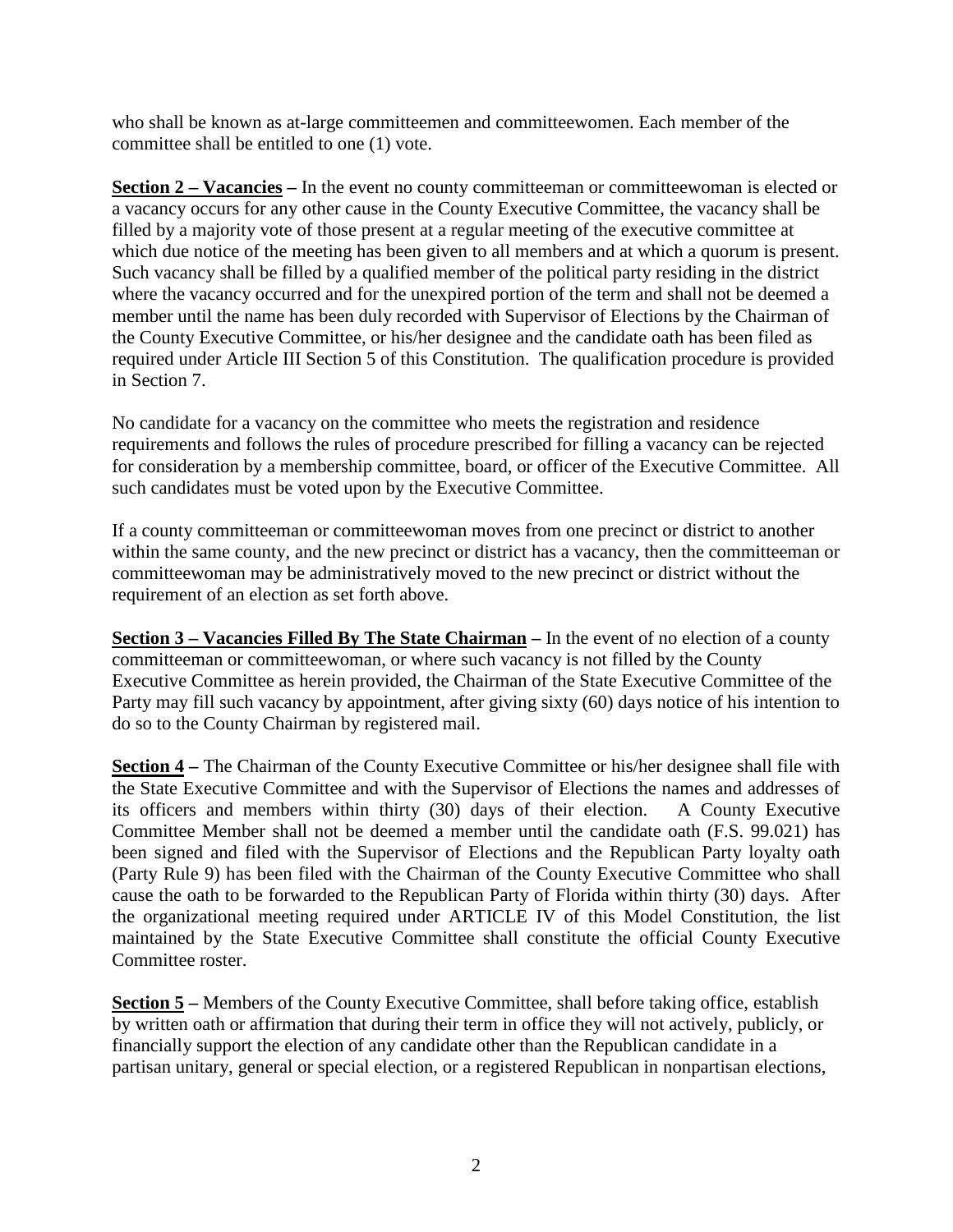other than Judicial races governed under Florida Statute 105, if there is a registered Republican running for the same office.

Members elected by the County Executive Committee shall file their oath with the Chairman of the County Executive Committee, and the County Chairman, or his or her designee, shall forward the signed oath to the State Chairman as required under Section 4 above. The oath or affirmation may be witnessed rather than notarized. The oath or affirmation may be witnessed rather than notarized.

**<u>Section 6</u>** – Prior to filling a vacancy for voting member on the County Executive Committee, the prospective member shall complete an application for membership. The application must be accompanied by the written recommendation of a sponsor and seconder who are members of the Executive Committee. The application must be filed at the office of the Palm Beach County Republican Executive Committee by 11:00 AM no less than 14 days prior to the Republican Executive Committee meeting at which the vacancy may be filled. NO vacancy may be filled unless the vacancy exists, at the time of and is announced in, the call of the meeting.

**Section 7** – **Executive Board of Directors** - The Republican Executive Committee shall establish an Executive Board of Directors, whose membership shall include, but not be limited to, the elected officers of the Executive Committee, the State Committeeman and the State Committeewoman. The County Chairman may appoint a General Counsel to serve as a nonvoting member of the County Executive Board.

The Executive Board shall have general supervision of the affairs of the Executive Committee between its meetings, make recommendations to the Executive Committee, and shall perform such other duties as may be specified by Party Rules. The Board shall be subject to the orders of the Executive Committee, and none of its acts shall conflict with action taken by the Executive Committee.

Meetings of the Executive Board shall be called by the Chairman. Special meetings of the Board may be called by the Chairman or upon the written request by a majority of the members of the Board.

#### **ARTICLE IV: First Meeting and Election of Officers**

**<u>Section 1</u>** – The outgoing Chairman of the Republican County Executive Committee shall, within thirty (30) days after the committee members take office (December 1), call an organizational meeting for the purpose of electing officers. It shall be the responsibility of the outgoing Chairman to open the meeting, and the first order of business shall be the election of the Chairman and Vice-Chairman as set forth in the rules and by-laws as promulgated by the State Executive Committee. Thereafter, the new Chairman shall preside, and the agenda shall include the election of a Secretary and a Treasurer, and any other business, which may appropriately come before the committee.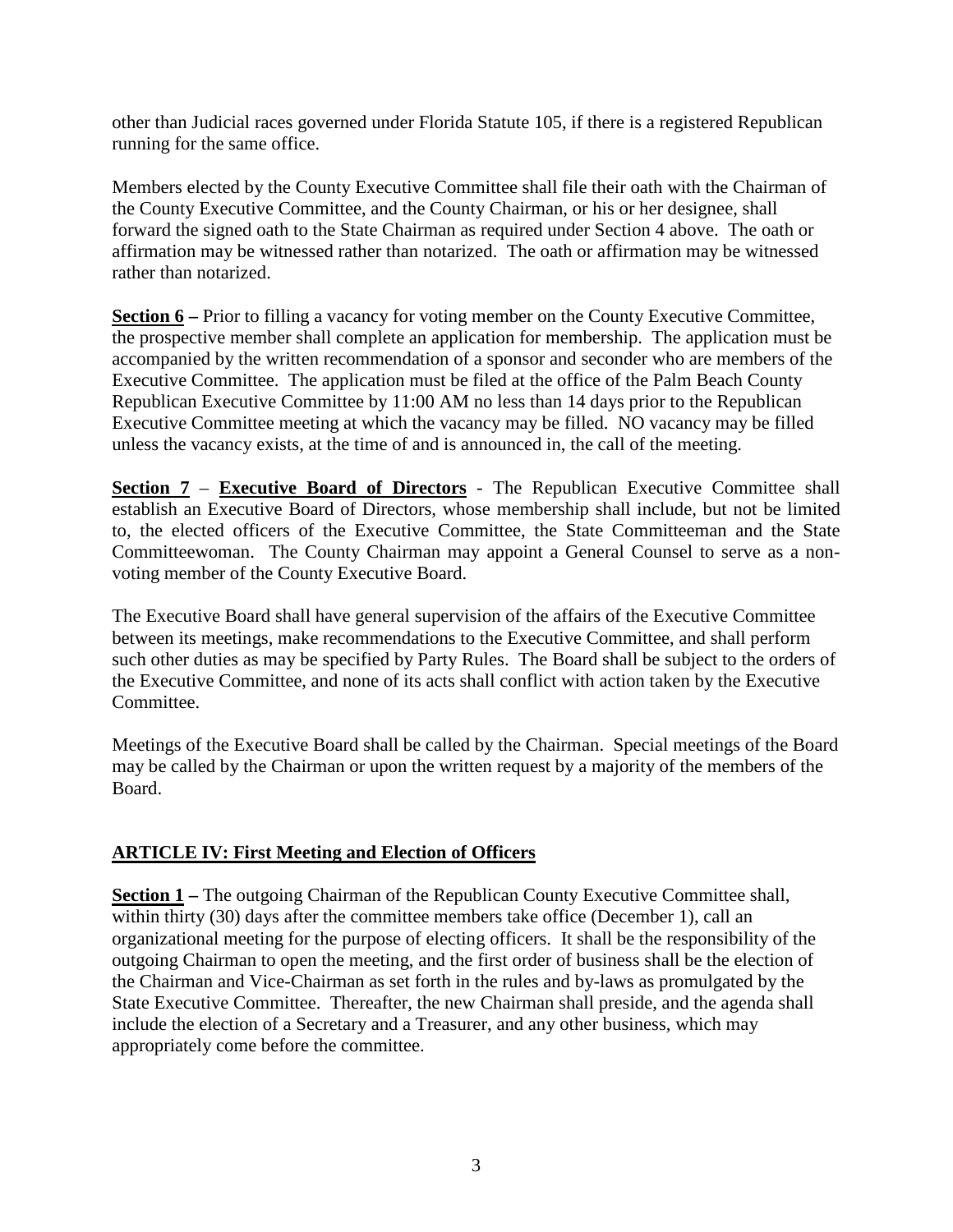The above officers shall be members of the County Executive Committee and effective with the Organizational Meeting following the 2008 General Election, all County Party Officers shall be elected for a two (2) year term. At the conclusion of each two year term officers shall be elected in the same manner as is required at the organizational meeting. Officer elections held at the organizational meetings are final and are not subject to recall.

**Section 2** – The Chairman shall appoint, with the approval of the full committee in meeting at which a quorum is present, such standing sub-committees, their chairmen and such other officers as may be required in the administration of the County Executive Committee's business, as long as their functions do not violate any of the provisions of the constitution, by-laws or the applicable Florida laws. The Chairman shall be considered an ex-officio member of all standing committees appointed. Other ad hoc committees and their chairmen may be appointed by the Chairmen without approval of the Executive Committee.

**Section 3** – The election of officers and filling of vacancies shall be by ballot. No ballot shall be preprinted. In the event there is but one nomination for any officer or offices, the ballot may be dispensed with by a unanimous vote of the membership eligible to vote and present.

**Section 4 –** The presiding officer at all meetings shall be the County Chairman: and in the absence of the Chairman, the Vice-Chairman, Secretary, Treasurer, in that order shall preside. If none of the said officers are present, the membership, by a majority vote, shall name the presiding officer.

**Section 5** – In the event the County Chairman is unable to continue his duties the Vice-Chairman, Secretary or Treasurer, in that order temporarily assumes the duties of the Chairman and must within sixty (60) days hold an election for the purpose of filling the vacancy. All vacancies shall be filled by a majority vote of a quorum present at the duly called meeting of the County Executive Committee.

**Section 6 –** A person may hold only one position as a County Chairman or a State Committeeman or State Committeewoman, except in counties with less than 750 registered Republicans, unless this rule is waived by the State Executive Board.

## **ARTICLE V: Removal From Office**

**<u>Section 1</u>** – Any member or officer of the County Executive Committee may be removed from office upon a two-thirds (2/3) vote of the membership of the committee present at any regular or special meeting after ten (10) days notice to membership of the committee that a motion for the purpose of removal of a member or officer will be considered at said meeting, provided that such two-thirds vote constitutes at least a majority of the full committee. The removal may be for any cause, including but not limited to, an alleged violation of his or her oath of office. However, any person wrongfully removed for violation of oath of office may qualify for reinstatement and reimbursement, including attorney fees as provided under Florida Statute 103.141.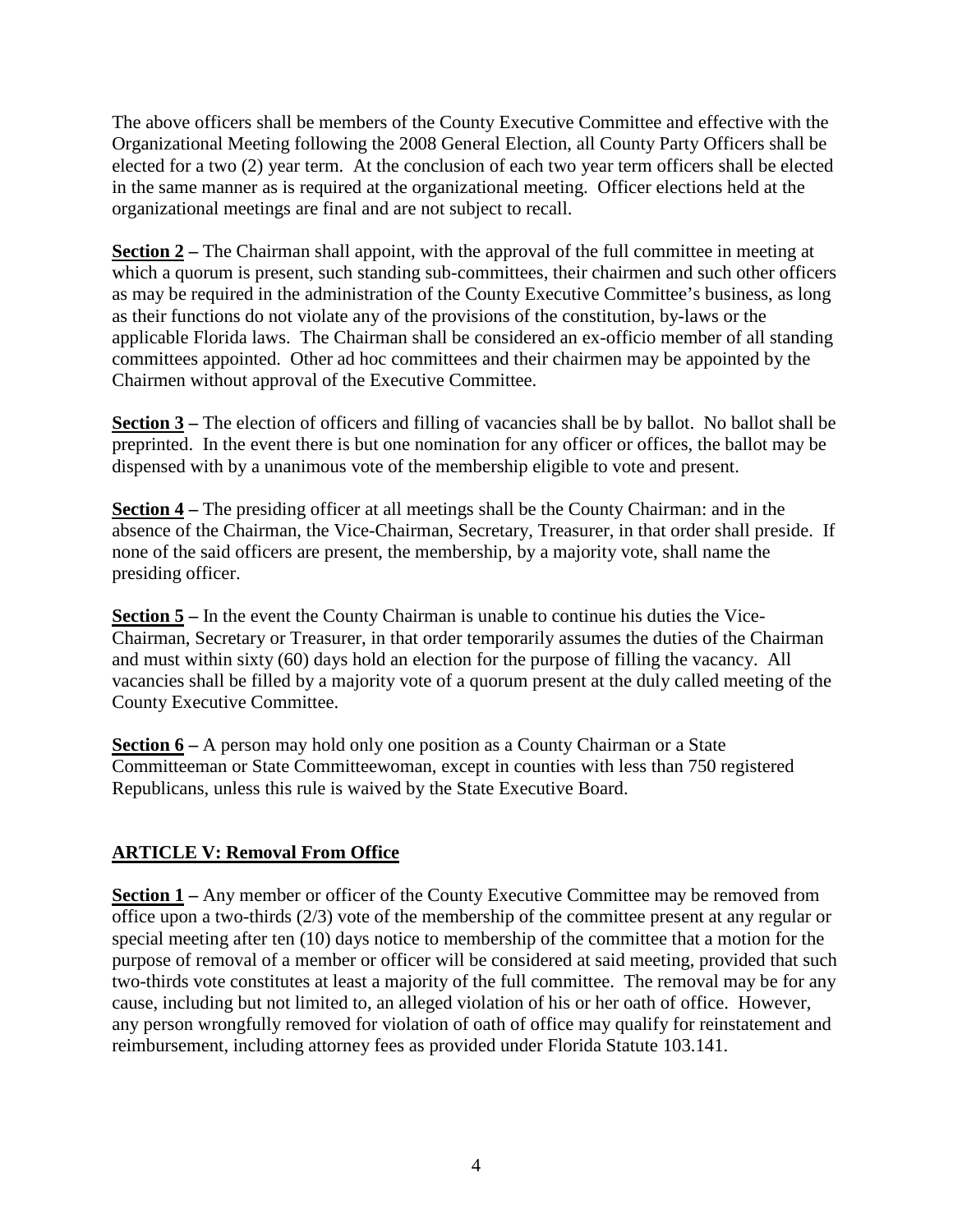**<u>Section 2</u>** – The member and/or officer cited with removal charges shall be served by certified mail at least ten (10) days prior to said regular or special meeting at which time the removal motion is to be heard with a complaint which shall set forth in particular the reason for the removal charge.

**Section 3** – Every political party office of the County Executive Committee shall be deemed vacant in the following cases:

- (a) by death of the incumbent;
- (b) by his or her resignation;
- (c) by his or her removal as set forth above;
- (d) by his or her ceasing to be a resident of the county, district, or precinct for which he or she shall have been elected or appointed;
- (e) by his or her refusal to accept the office;
- (f) the conviction of the incumbent of any felony;
- (g) by his or her failure to attend, without good and sufficient reason, three (3) consecutive regular meetings or 3 regular meeting in any calendar year of the Republican Executive Committee of which he or she is a member.

#### **Section 4 – Removal for Non-Attendance at Executive Committee Meetings**

- (a) Multiple Absences: Any committee member who is absent for either three (3) consecutive regular meetings or three (3) regular meetings in any calendar year shall be removed without further action of the Executive Committee.
- (b) Excused Absences: Prior to missing a third consecutive meeting, a member may request, in writing, that the absence be excused indicating the reason for such absence. Excused absences may be granted at said meeting by the membership of the Executive Committee by a majority vote of the Executive Committee at which a quorum is present. Once granted the excused absence, that committee member shall be treated as present only for the purpose of meeting attendance requirements. Authorization to grant such excused absences may not be delegated by the Executive Committee; except upon the affirmative vote of two-thirds (2/3) of the members of the Executive Committee present and voting at a regularly called meeting thereof; provided always, that such delegation of authority may be rescinded at any time upon the majority vote of the Executive Committee or by the action of the Chairman of the Republican Party of Florida.

## **ARTICLE VI: Quorum**

**Section 1** – Forty percent (40%) of the members of the County Executive Committee shall constitute a quorum. At no time shall less than forty percent (40%) of the members constitute a quorum.

**Section 2 – Use of Proxies –** There shall be no use of proxies by the County Executive Committee.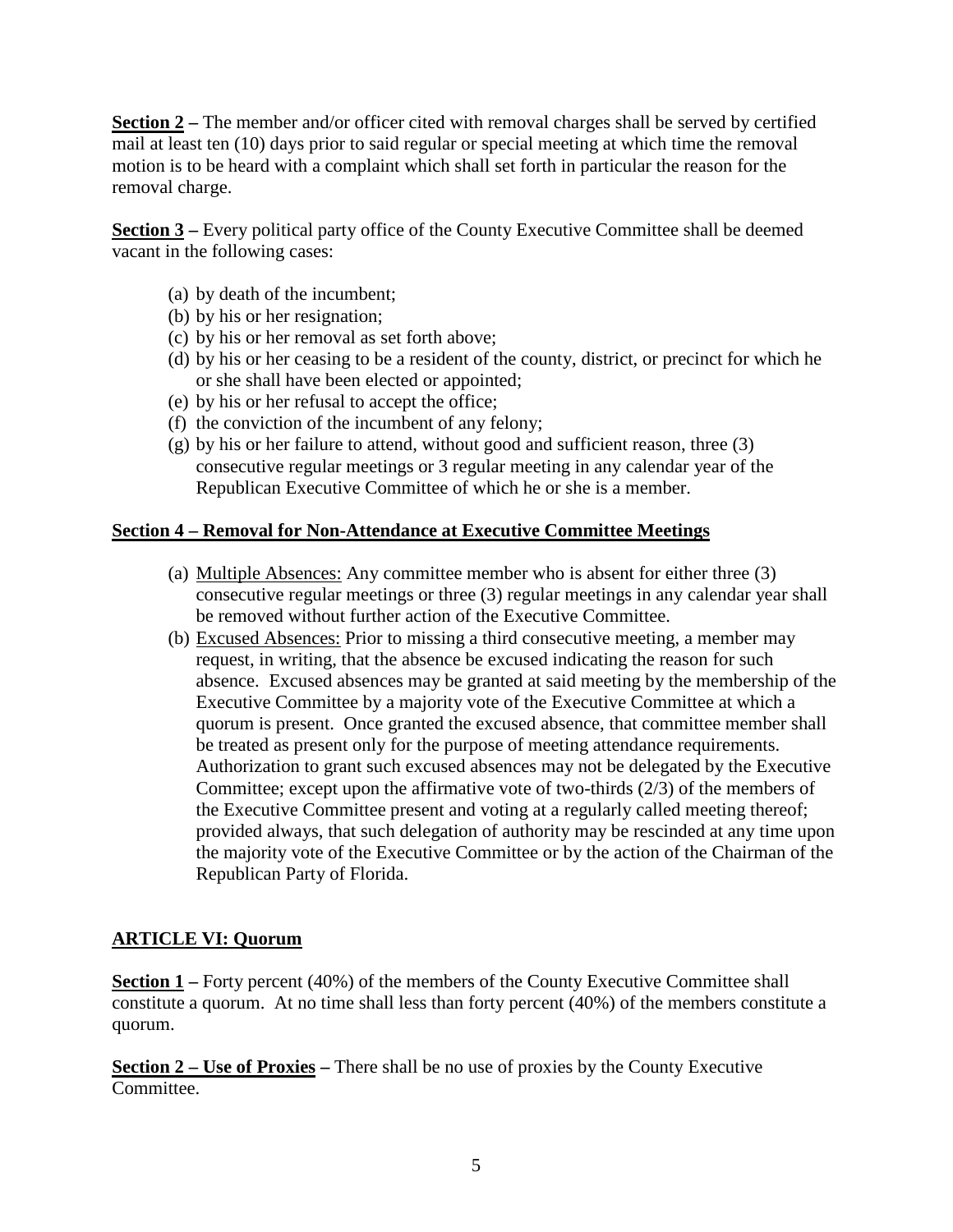## **ARTICLE VII: Powers and Duties of the Executive Committee**

**<u>Section 1</u>** – To adopt a constitution by two-thirds  $(2/3)$  vote of the full committee. The adopted constitution shall remain in effect until amended or repealed. If the County Executive Committee fails to adopt and file with the Republican Party of Florida a County Constitution that is not in conflict with (a) Florida Statutes, or (b) the Constitution of the Republican Party of Florida or (c) the Rules of Procedure of the Republican Party of Florida or (d) the County Model Constitution, the County Model Constitution herein presented shall prevail. The adopted Constitution shall be in effect for the members' four year term of office unless revised.

**Section 2** – To adopt such by-laws as they may deem necessary by majority vote of the full committee. Such by-laws may not be in conflict with Florida Statutes, the RPOF Constitution, The RPOF Rules of Procedure, or the Model County Constitution.

**Section 3** – To conduct regularly scheduled meetings as required under this constitution. Special meetings may be called by the Chairman, Vice-Chairman or upon petition of twenty percent (20%) of the membership of the Executive Committee, providing there is written notice of ten (10) days given to all members of the Executive Committee and the Subject of the special meeting is announced in the notice. Any petition to call a special meeting must identify the date and subject of the proposed special meeting, and the subject of the proposed special meeting must be within the authority of the Executive Committee. A copy of the signed petition shall be submitted to all members of the County Executive Committee in conjunction with the notice for the meeting. A quorum for such meeting is required.

**Section 4 –** To make party nominations when required by law.

**Section 5** – To conduct campaigns for the party nominees when deemed appropriate by a majority of the Executive Board of Directors

**Section 6** – To raise and expend party funds for the maintenance and administration of the party organization and to do anything that is considered by custom and practice as proper for party committees, except as expressly prohibited; provided, however, that no funds may be spent by a committee except for bona fide services or material rendered to and received by the committee for the advancement of the party organization.

**Section 7** – To appoint the necessary subcommittees.

**Section 8 –** The Chairman and Treasurer of the Executive Committee shall be accountable for the funds of such committee and jointly liable for their proper expenditure for the authorized purposes only. All financial transactions shall require two authorized signatures. They shall furnish adequate bond, but not less than Five Thousand Dollars (\$5,000), conditioned in effect upon the faithful performance by such party officer of this duty and for this faithful-accounting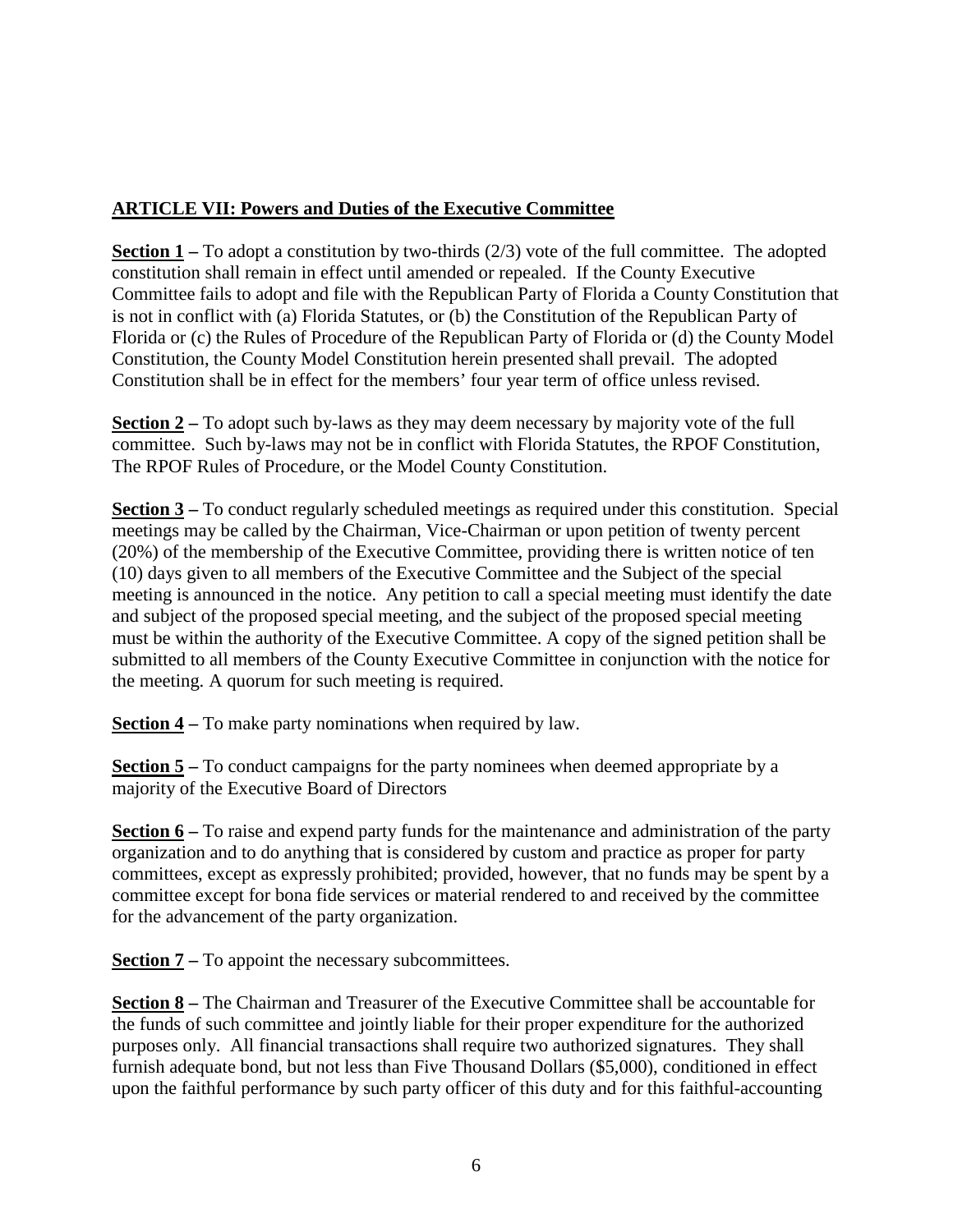for party funds. Bonds for Chairman and Treasurer of the County Executive Committee Shall be filed with the County Supervisors of Elections. The Treasurer of the County Executive Committee shall maintain adequate records evidencing receipt and disbursement of all party funds received by him/her, and such records shall be publicly audited at the end of each calendar year and a copy of such audit filed with the Supervisor of Elections and the State Executive Committee prior to April 1<sup>st</sup> of the ensuing year.

**Section 9** – The Chairman of the County Executive Committee shall, within thirty (30) days following each regular or special meeting of the committee, furnish the State Executive Committee of the Party a copy of the minutes of such meeting, along with a report showing the record, by name, or attendance of the meeting, any action taken by the committee to excuse the absences of its membership, and of any action taken by the committee to remove the member.

**Section 10** – The Chairman of the County Executive Committee shall furnish the State Executive Committee, within thirty (30) days of filing, a copy of the cover sheet reports of contributions and expenditures by F.S. 106.29.

**Section 11** – The County Executive Committee shall annually appoint an audit committee from among its members which committee shall perform an audit of the financial affairs of such county Executive Committee and cause the same to be made public.

# **ARTICLE VIII: Notice**

**Section 1** – Notice may be given via e-mail where a member has indicated to the Chairman and/or Secretary that they would prefer to receive notice by this means. Once a member has made such an indication it is good until such time as the member indicates otherwise. To the extent such notice applies to a special meeting all required documentation pursuant to Article VII shall be attached to the e-mail notification.

## **ARTICLE IX: Amendments**

**Section 1** – Any amendments to this constitution shall be adopted by no less than two-thirds (2/3) of the members of the full committee. All amendments shall require that the proposed language of such amendments be distributed to the members of the Executive Committee with upon 10 days notice of the meeting where such amendment will be called to a vote of the Executive Committee.

## **ARTICLE X: Parliamentary Authority**

**Section 1 – The latest revision of "Robert's Rules of Order Newly Revised" shall be constituted** as the authority governing the rules of procedure, except as otherwise limited by the laws of the State of Florida, the Rules of Procedure of the Republican Party of Florida, the Constitution of